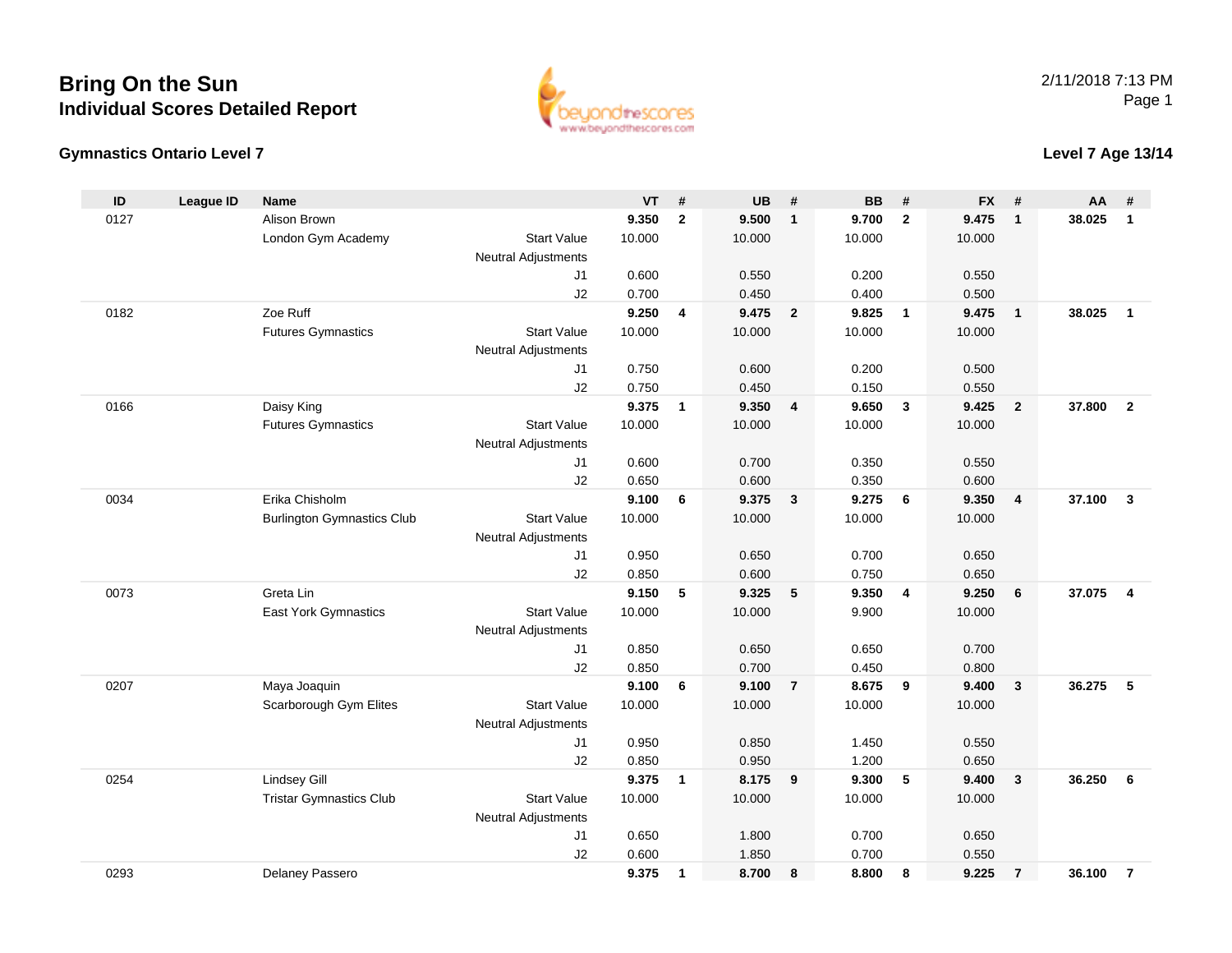

|      | Niagara Falls Lightning        | <b>Start Value</b>         | 10.000 |                | 10.000 |    | 10.000 |                | 10.000 |   |        |     |
|------|--------------------------------|----------------------------|--------|----------------|--------|----|--------|----------------|--------|---|--------|-----|
|      |                                | Neutral Adjustments        |        |                |        |    |        |                |        |   |        |     |
|      |                                | J1                         | 0.650  |                | 1.400  |    | 1.100  |                | 0.750  |   |        |     |
|      |                                | J2                         | 0.600  |                | 1.200  |    | 1.300  |                | 0.800  |   |        |     |
| 0009 | Lexi Clark                     |                            | 8.650  | 8              | 9.225  | 6  | 8.675  | 9              | 9.250  | 6 | 35.800 | - 8 |
|      | Aspire Gymnastics              | <b>Start Value</b>         | 10.000 |                | 10.000 |    | 10.000 |                | 10.000 |   |        |     |
|      |                                | Neutral Adjustments        |        |                |        |    |        |                |        |   |        |     |
|      |                                | J1                         | 1.300  |                | 0.750  |    | 1.300  |                | 0.750  |   |        |     |
|      |                                | J2                         | 1.400  |                | 0.800  |    | 1.350  |                | 0.750  |   |        |     |
| 0253 | Victoria Altomare              |                            | 8.875  | $\overline{7}$ | 7.875  | 10 | 9.225  | $\overline{7}$ | 9.275  | 5 | 35.250 | 9   |
|      | <b>Tristar Gymnastics Club</b> | <b>Start Value</b>         | 10.000 |                | 9.500  |    | 10.000 |                | 10.000 |   |        |     |
|      |                                | Neutral Adjustments        |        |                |        |    |        |                |        |   |        |     |
|      |                                | J1                         | 1.050  |                | 1.550  |    | 0.700  |                | 0.800  |   |        |     |
|      |                                | J2                         | 1.200  |                | 1.700  |    | 0.850  |                | 0.650  |   |        |     |
| 0255 | Sarishaa Ratnam                |                            | 9.275  | 3              | 7.100  | 11 | 8.150  | 10             | 9.075  | 8 | 33.600 | 10  |
|      | <b>Tristar Gymnastics Club</b> | <b>Start Value</b>         | 10.000 |                | 9.500  |    | 9.500  |                | 10.000 |   |        |     |
|      |                                | Neutral Adjustments        |        |                |        |    |        |                |        |   |        |     |
|      |                                | J1                         | 0.750  |                | 2.350  |    | 1.200  |                | 0.850  |   |        |     |
|      |                                | J2                         | 0.700  |                | 2.450  |    | 1.500  |                | 1.000  |   |        |     |
| 0295 | Keandra Scott-Bramwell         |                            | 9.250  | 4              | 7.875  | 10 | 7.850  | 11             | 8.350  | 9 | 33.325 | 11  |
|      | <b>Gymnastic Giants</b>        | Start Value                | 10.000 |                | 9.500  |    | 9.500  |                | 9.500  |   |        |     |
|      |                                | <b>Neutral Adjustments</b> |        |                |        |    |        |                |        |   |        |     |
|      |                                | J1                         | 0.750  |                | 1.600  |    | 1.700  |                | 1.200  |   |        |     |
|      |                                | J <sub>2</sub>             | 0.750  |                | 1.650  |    | 1.600  |                | 1.100  |   |        |     |

#### **Gymnastics Ontario Level 7**

**Level 7 Age 15+**

| ID   | League ID | <b>Name</b>               |                            | $VT$ # |     | $UB$ #  | <b>BB</b> | #   | $FX$ # |     | <b>AA</b> | #                       |
|------|-----------|---------------------------|----------------------------|--------|-----|---------|-----------|-----|--------|-----|-----------|-------------------------|
| 0231 |           | Renee Blais               |                            | 9.000  | - 6 | 8.950 2 | 9.175 2   |     | 9.350  | - 4 | 36.475    |                         |
|      |           | Sudbury Laurels           | <b>Start Value</b>         |        |     | 10.000  | 10.000    |     | 10.000 |     |           |                         |
|      |           |                           | <b>Neutral Adjustments</b> | 10.000 |     |         |           |     |        |     |           |                         |
|      |           |                           | J1                         | 1.050  |     | 1.100   | 0.800     |     | 0.650  |     |           |                         |
|      |           |                           | J2                         | 0.950  |     | 1.000   | 0.850     |     | 0.650  |     |           |                         |
| 0095 |           | Libby Walker              |                            | 8.875  | 7   | 9.375   | 8.875     | - 4 | 9.250  | - 5 | 36.375    | $\overline{\mathbf{2}}$ |
|      |           | <b>Glendon Gymnastics</b> | <b>Start Value</b>         | 10.000 |     | 10.000  | 10.000    |     | 10.000 |     |           |                         |
|      |           |                           | <b>Neutral Adjustments</b> |        |     |         |           |     |        |     |           |                         |
|      |           |                           | J <sub>1</sub>             | 1.150  |     | 0.650   | 1.100     |     | 0.750  |     |           |                         |
|      |           |                           | J2                         | 1.100  |     | 0.600   | 1.150     |     | 0.750  |     |           |                         |
| 0142 |           | Avery LeBrasseur          |                            | 9.275  | 3   | 8.750 3 | 9.150     | 3   | 9.200  | - 6 | 36.375    | $\overline{\mathbf{2}}$ |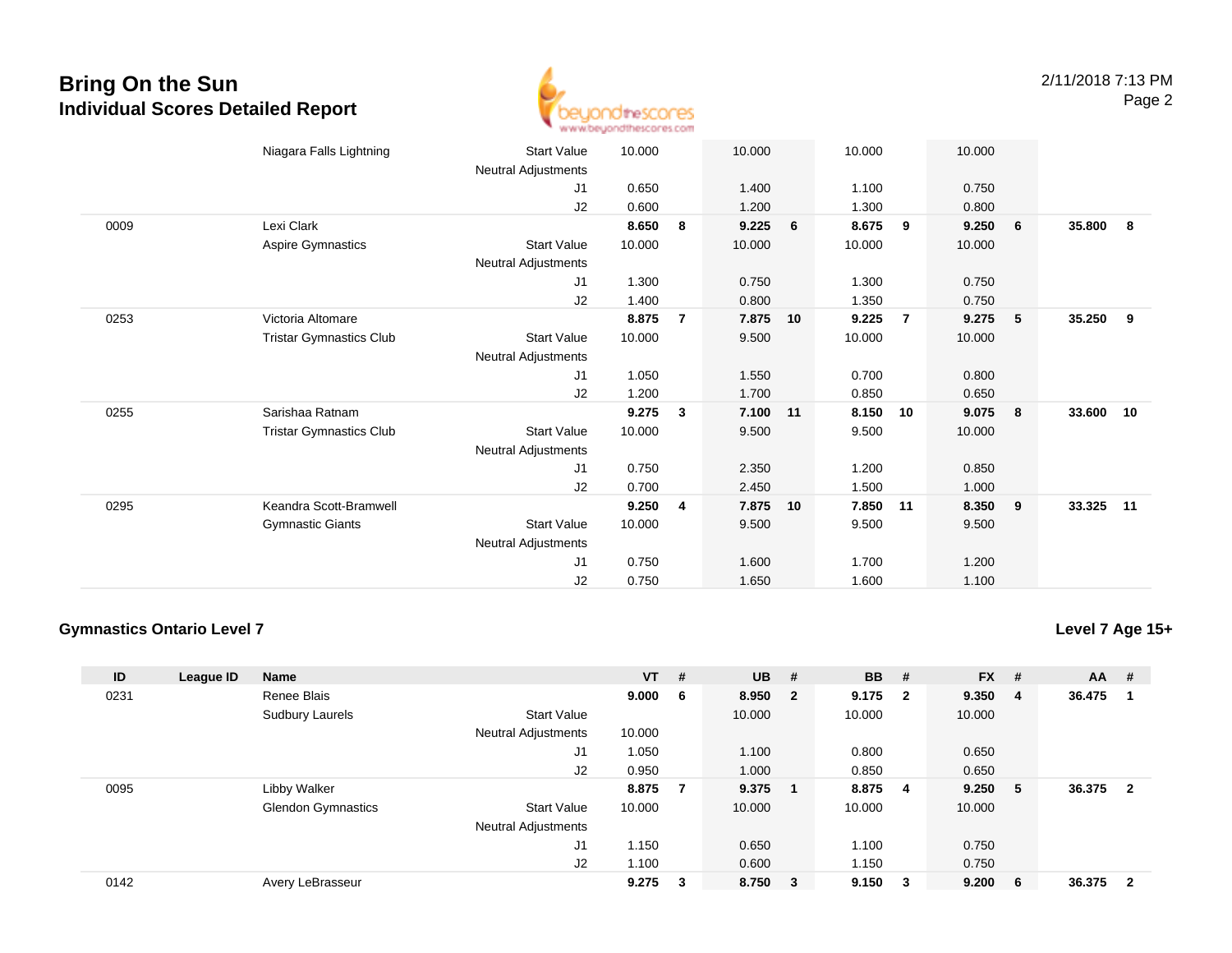

|      | Niagara Acro Cats                | <b>Start Value</b>         | 10.000 |                | 9.500     |                | 10.000       |                | 10.000 |                         |        |                |
|------|----------------------------------|----------------------------|--------|----------------|-----------|----------------|--------------|----------------|--------|-------------------------|--------|----------------|
|      |                                  | <b>Neutral Adjustments</b> |        |                |           |                |              |                |        |                         |        |                |
|      |                                  | J1                         | 0.700  |                | 0.850     |                | 1.000        |                | 0.850  |                         |        |                |
|      |                                  | J2                         | 0.750  |                | 0.650     |                | 0.700        |                | 0.750  |                         |        |                |
| 0200 | <b>Macklenzie Horsfall</b>       |                            | 9.500  | $\mathbf{1}$   | 8.525     | $\overline{4}$ | 8.100        | 6              | 9.450  | $\overline{\mathbf{2}}$ | 35.575 | $\mathbf{3}$   |
|      | <b>Pickering Athletic Centre</b> | <b>Start Value</b>         | 10.000 |                | 10.000    |                | 9.500        |                | 10.000 |                         |        |                |
|      |                                  | <b>Neutral Adjustments</b> |        |                |           |                |              |                |        |                         |        |                |
|      |                                  | J1                         | 0.500  |                | 1.500     |                | 1.300        |                | 0.500  |                         |        |                |
|      |                                  | J2                         | 0.500  |                | 1.450     |                | 1.500        |                | 0.600  |                         |        |                |
| 0208 | Caitlynn Panourgias              |                            | 9.350  | $\overline{2}$ | 8.500     | 5              | 8.200        | 5              | 9.175  | $\overline{7}$          | 35.225 | $\overline{4}$ |
|      | Scarborough Gym Elites           | <b>Start Value</b>         | 10.000 |                | 10.000    |                | 9.500        |                | 10.000 |                         |        |                |
|      |                                  | <b>Neutral Adjustments</b> |        |                |           |                |              |                |        |                         |        |                |
|      |                                  | J <sub>1</sub>             | 0.700  |                | 1.650     |                | 1.250        |                | 0.800  |                         |        |                |
|      |                                  | J2                         | 0.600  |                | 1.350     |                | 1.350        |                | 0.850  |                         |        |                |
| 0281 | Deanndralee Treleaven            |                            | 8.825  | 8              | 6.850     | 6              | 7.975        | $\overline{7}$ | 8.725  | 8                       | 32.375 | - 5            |
|      | Manjak's Gymnastics              | <b>Start Value</b>         | 10.000 |                | 9.500     |                | 8.900        |                | 10.000 |                         |        |                |
|      |                                  | <b>Neutral Adjustments</b> |        |                |           |                |              |                |        |                         |        |                |
|      |                                  | J1                         | 1.100  |                | 2.800     |                | 0.800        |                | 1.250  |                         |        |                |
|      |                                  | J2                         | 1.250  |                | 2.500     |                | 1.050        |                | 1.300  |                         |        |                |
| 0201 | <b>Brooklyn Fralic</b>           |                            | 9.225  | 4              | $X.XXX$ - |                | 9.300        | $\overline{1}$ | 9.475  | $\overline{\mathbf{1}}$ | 28.000 | - 6            |
|      | <b>Pickering Athletic Centre</b> | <b>Start Value</b>         | 10.000 |                |           |                | 10.000       |                | 10.000 |                         |        |                |
|      |                                  | <b>Neutral Adjustments</b> |        |                |           |                |              |                |        |                         |        |                |
|      |                                  | J1                         | 0.850  |                |           |                | 0.700        |                | 0.500  |                         |        |                |
|      |                                  | J2                         | 0.700  |                |           |                | 0.700        |                | 0.550  |                         |        |                |
| 0143 | Juliette Klein *                 |                            | 9.025  | 5              | X.XXX --  |                | <b>X.XXX</b> | $\sim$         | 9.375  | $\overline{\mathbf{3}}$ | 18.400 | $\overline{7}$ |
|      | Niagara Acro Cats                | <b>Start Value</b>         | 10.000 |                |           |                |              |                | 10.000 |                         |        |                |
|      |                                  | <b>Neutral Adjustments</b> |        |                |           |                |              |                |        |                         |        |                |
|      |                                  | J <sub>1</sub>             | 1.000  |                |           |                |              |                | 0.750  |                         |        |                |
|      |                                  | J2                         | 0.950  |                |           |                |              |                | 0.500  |                         |        |                |

#### **Gymnastics Ontario Level 7**

**Level 7 Age 12**

| ID   | League ID | <b>Name</b>        |                            | <b>VT</b> | #  | <b>UB</b> | #            | <b>BB</b> # |   | $FX$ # |     | <b>AA</b> | -#  |
|------|-----------|--------------------|----------------------------|-----------|----|-----------|--------------|-------------|---|--------|-----|-----------|-----|
| 0124 |           | Stella Sakellis    |                            | 9.450     |    | 9.450     | $\mathbf{2}$ | 9.750       | 2 | 9.600  | - 4 | 38.250    |     |
|      |           | London Gym Academy | <b>Start Value</b>         | 10.000    |    | 10.000    |              | 10.000      |   | 10.000 |     |           |     |
|      |           |                    | <b>Neutral Adjustments</b> |           |    |           |              |             |   |        |     |           |     |
|      |           |                    | J1                         | 0.600     |    | 0.500     |              | 0.200       |   | 0.400  |     |           |     |
|      |           |                    | J2                         | 0.500     |    | 0.600     |              | 0.300       |   | 0.400  |     |           |     |
| 0129 |           | Madilyn Ferreira   |                            | 9.225     | 11 | 9.500     |              | 9.800       |   | 9.675  |     | 38.200    | - 2 |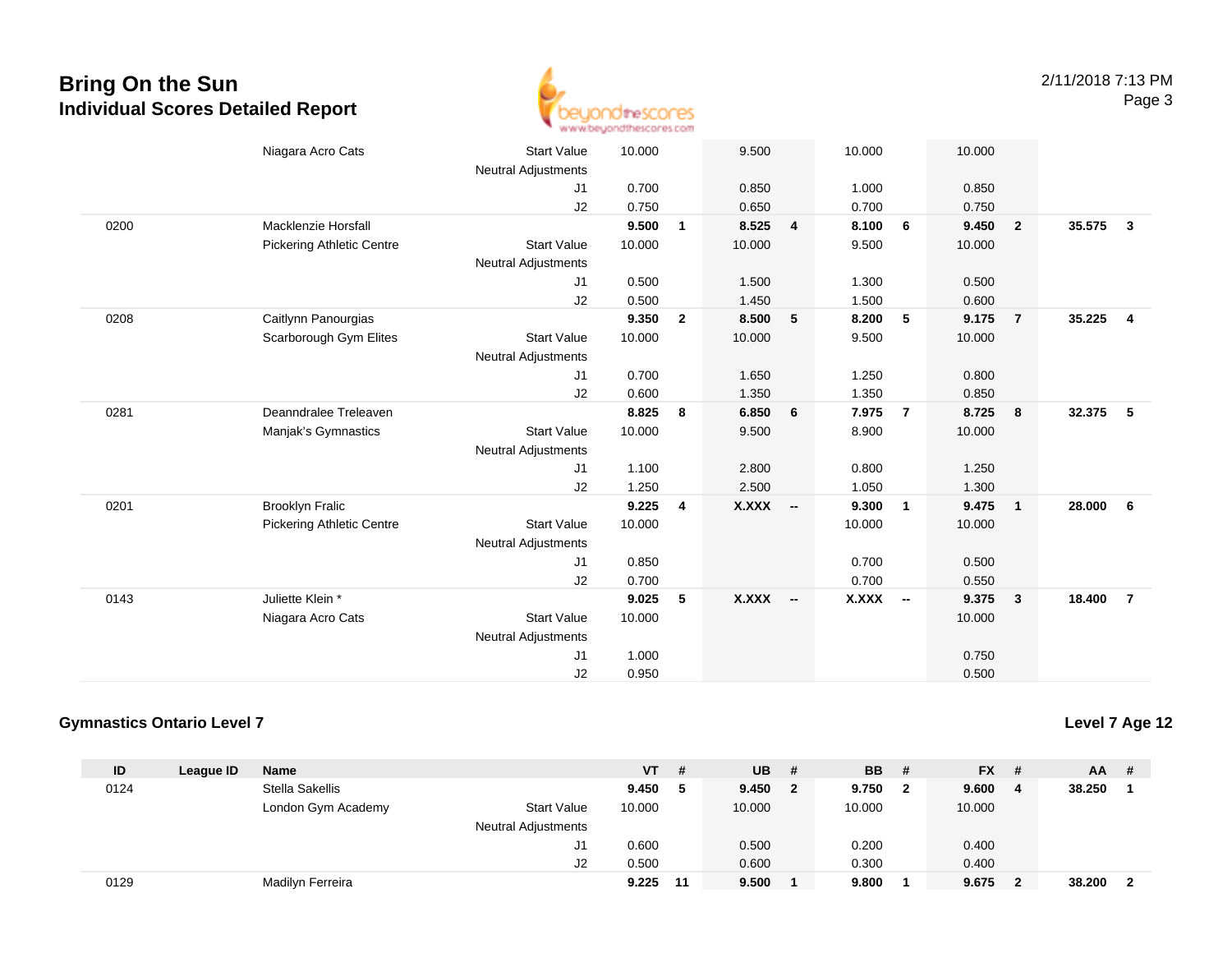

|      | London Gym Academy                | <b>Start Value</b><br><b>Neutral Adjustments</b> | 10.000 |                | 10.000 |                | 10.000   |                 | 10.000 |                         |        |                |
|------|-----------------------------------|--------------------------------------------------|--------|----------------|--------|----------------|----------|-----------------|--------|-------------------------|--------|----------------|
|      |                                   | J1                                               | 0.750  |                | 0.600  |                | 0.150    |                 | 0.300  |                         |        |                |
|      |                                   | J2                                               | 0.800  |                | 0.400  |                | 0.250    |                 | 0.350  |                         |        |                |
| 0220 | Haylee Smith                      |                                                  | 9.400  | $\overline{7}$ | 9.500  | $\mathbf{1}$   | 9.575    | 6               | 9.600  | $\overline{\mathbf{4}}$ | 38.075 | $\mathbf{3}$   |
|      | St. Thomas Elgin                  | <b>Start Value</b>                               | 10.000 |                | 10.000 |                | 10.000   |                 | 10.000 |                         |        |                |
|      |                                   | <b>Neutral Adjustments</b>                       |        |                |        |                |          |                 |        |                         |        |                |
|      |                                   | J1                                               | 0.600  |                | 0.450  |                | 0.500    |                 | 0.400  |                         |        |                |
|      |                                   | J2                                               | 0.600  |                | 0.550  |                | 0.350    |                 | 0.400  |                         |        |                |
| 0213 | <b>Grace Williams</b>             |                                                  | 9.500  | $\mathbf{3}$   | 9.300  | 5              | 9.575    | $6\phantom{1}6$ | 9.625  | $\overline{\mathbf{3}}$ | 38.000 | $\overline{4}$ |
|      | Scarborough Gym Elites            | <b>Start Value</b>                               | 10.000 |                | 10.000 |                | 10.000   |                 | 10.000 |                         |        |                |
|      |                                   | <b>Neutral Adjustments</b>                       |        |                |        |                |          |                 |        |                         |        |                |
|      |                                   | J1                                               | 0.550  |                | 0.600  |                | 0.450    |                 | 0.400  |                         |        |                |
|      |                                   | J2                                               | 0.450  |                | 0.800  |                | 0.400    |                 | 0.350  |                         |        |                |
| 0190 | Brianna Aguanno                   |                                                  | 9.600  | $\overline{2}$ | 9.025  | $\overline{7}$ | 9.625    | $\overline{4}$  | 9.575  | 5                       | 37.825 | 5              |
|      | <b>Pickering Athletic Centre</b>  | <b>Start Value</b>                               | 10.000 |                | 10.000 |                | 10.000   |                 | 10.000 |                         |        |                |
|      |                                   | <b>Neutral Adjustments</b>                       |        |                |        |                |          |                 |        |                         |        |                |
|      |                                   | J1                                               | 0.450  |                | 1.000  |                | 0.400    |                 | 0.450  |                         |        |                |
|      |                                   | J2                                               | 0.350  |                | 0.950  |                | 0.350    |                 | 0.400  |                         |        |                |
| 0144 | Sara Walsh                        |                                                  | 9.425  | 6              | 9.000  | 8              | 9.625    | $\overline{4}$  | 9.500  | 8                       | 37.550 | 6              |
|      | Niagara Acro Cats                 | <b>Start Value</b>                               | 10.000 |                | 10.000 |                | 10.000   |                 | 10.000 |                         |        |                |
|      |                                   | <b>Neutral Adjustments</b>                       |        |                |        |                |          |                 |        |                         |        |                |
|      |                                   | J1                                               | 0.550  |                | 0.900  |                | 0.450    |                 | 0.500  |                         |        |                |
|      |                                   | J2                                               | 0.600  |                | 1.100  |                | 0.300    |                 | 0.500  |                         |        |                |
| 0183 | Freya Stevenson                   |                                                  | 9.700  | $\mathbf{1}$   | 9.025  | $\overline{7}$ | 9.025    | 13              | 9.800  | $\overline{1}$          | 37.550 | 6              |
|      | <b>Futures Gymnastics</b>         | <b>Start Value</b>                               | 10.000 |                | 10.000 |                | 10.000   |                 | 10.000 |                         |        |                |
|      |                                   | <b>Neutral Adjustments</b>                       |        |                |        |                |          |                 |        |                         |        |                |
|      |                                   | J1                                               | 0.300  |                | 0.850  |                | 1.000    |                 | 0.250  |                         |        |                |
|      |                                   | J2                                               | 0.300  |                | 1.100  |                | 0.950    |                 | 0.150  |                         |        |                |
| 0045 | Katarina Wu                       |                                                  | 9.425  | 6              | 9.425  | $\mathbf{3}$   | 9.600    | $5\phantom{.0}$ | 9.025  | 14                      | 37.475 | $\overline{7}$ |
|      | <b>Burlington Gymnastics Club</b> | <b>Start Value</b>                               | 10.000 |                | 10.000 |                | 10.000   |                 | 10.000 |                         |        |                |
|      |                                   | Neutral Adjustments                              |        |                |        |                |          |                 |        |                         |        |                |
|      |                                   | J1                                               | 0.600  |                | 0.600  |                | 0.450    |                 | 0.900  |                         |        |                |
|      |                                   | J2                                               | 0.550  |                | 0.550  |                | 0.350    |                 | 1.050  |                         |        |                |
| 0072 | Anna Gage                         |                                                  | 9.475  | 4              | 9.250  | 6              | 9.175 12 |                 | 9.525  | $\overline{7}$          | 37.425 | 8              |
|      | <b>East York Gymnastics</b>       | <b>Start Value</b>                               | 10.000 |                | 10.000 |                | 9.500    |                 | 10.000 |                         |        |                |
|      |                                   | <b>Neutral Adjustments</b>                       |        |                |        |                |          |                 |        |                         |        |                |
|      |                                   | J1                                               | 0.600  |                | 0.800  |                | 0.250    |                 | 0.500  |                         |        |                |
|      |                                   | J2                                               | 0.450  |                | 0.700  |                | 0.400    |                 | 0.450  |                         |        |                |
| 0146 | Olivia Serluca                    |                                                  | 9.150  | 12             | 9.350  | 4              | 9.500    | $\overline{7}$  | 9.425  | 10                      | 37.425 | 8              |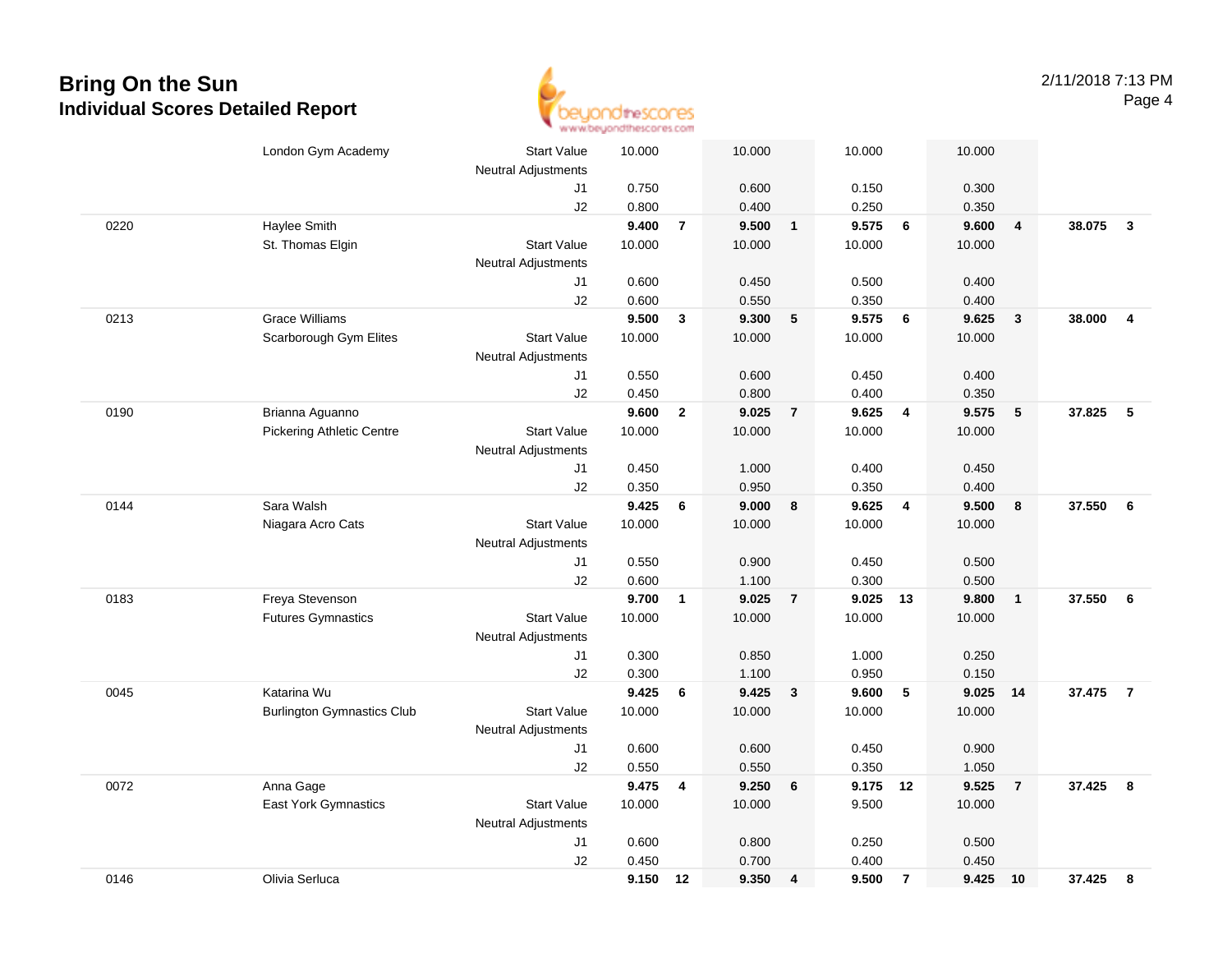

|      | Niagara Acro Cats                | <b>Start Value</b>         | 10.000          |    | 10.000             |              | 10.000         |              | 10.000         |    |           |    |
|------|----------------------------------|----------------------------|-----------------|----|--------------------|--------------|----------------|--------------|----------------|----|-----------|----|
|      |                                  | <b>Neutral Adjustments</b> |                 |    |                    |              |                |              |                |    |           |    |
|      |                                  | J1                         | 0.900           |    | 0.500              |              | 0.550          |              | 0.600          |    |           |    |
|      |                                  | J2                         | 0.800           |    | 0.800              |              | 0.450          |              | 0.550          |    |           |    |
| 0191 | Addison Othmann                  |                            | 9.350           | 8  | 8.875 10           |              | 9.475          | 8            | 9.575          | 5  | 37.275    | 9  |
|      | <b>Pickering Athletic Centre</b> | <b>Start Value</b>         | 10.000          |    | 10.000             |              | 10.000         |              | 10.000         |    |           |    |
|      |                                  | <b>Neutral Adjustments</b> |                 |    |                    |              |                |              |                |    |           |    |
|      |                                  | J1                         | 0.600           |    | 1.200              |              | 0.600          |              | 0.500          |    |           |    |
|      |                                  | J2                         | 0.700           |    | 1.050              |              | 0.450          |              | 0.350          |    |           |    |
| 0145 | Abi Benard                       |                            | 8.900           | 14 | 9.425              | $\mathbf{3}$ | 9.650          | $\mathbf{3}$ | 9.225          | 13 | 37.200    | 10 |
|      | Niagara Acro Cats                | <b>Start Value</b>         | 10.000          |    | 10.000             |              | 10.000         |              | 10.000         |    |           |    |
|      |                                  | <b>Neutral Adjustments</b> |                 |    |                    |              |                |              |                |    |           |    |
|      |                                  | J1                         | 1.200           |    | 0.600              |              | 0.400          |              | 0.850          |    |           |    |
|      |                                  | J2                         | 1.000           |    | 0.550              |              | 0.300          |              | 0.700          |    |           |    |
| 0212 | Shannon Reid                     |                            | 9.350           | 8  | 8.575 12           |              | 9.325 11       |              | 9.550          | 6  | 36.800    | 11 |
|      | Scarborough Gym Elites           | <b>Start Value</b>         | 10.000          |    | 10.000             |              | 10.000         |              | 10.000         |    |           |    |
|      |                                  | <b>Neutral Adjustments</b> |                 |    |                    |              |                |              |                |    |           |    |
|      |                                  | J1                         | 0.600           |    | 1.500              |              | 0.750          |              | 0.550          |    |           |    |
|      |                                  | J2                         | 0.700           |    | 1.350              |              | 0.600          |              | 0.350          |    |           |    |
| 0071 | Luca Assad                       |                            | 9.325           | 9  | 8.450              | 13           | 9.350 10       |              | 9.375 11       |    | 36.500    | 12 |
|      | <b>East York Gymnastics</b>      | <b>Start Value</b>         | 10.000          |    | 10.000             |              | 10.000         |              | 10.000         |    |           |    |
|      |                                  | <b>Neutral Adjustments</b> |                 |    |                    |              |                |              |                |    |           |    |
|      |                                  | J1                         | 0.700           |    | 1.400              |              | 0.650          |              | 0.650          |    |           |    |
|      |                                  | J2                         | 0.650           |    | 1.700              |              | 0.650          |              | 0.600          |    |           |    |
| 0128 | Emma Crowell                     |                            | 9.350           | 8  | 8.950              | 9            | 8.875          | 14           | 9.300          | 12 | 36.475    | 13 |
|      | London Gym Academy               | <b>Start Value</b>         | 10.000          |    | 10.000             |              | 9.500          |              | 10.000         |    |           |    |
|      |                                  | <b>Neutral Adjustments</b> |                 |    |                    |              |                |              |                |    |           |    |
|      |                                  | J1                         | 0.700           |    | 1.100              |              | 0.550          |              | 0.650          |    |           |    |
|      |                                  | J2                         | 0.600           |    | 1.000              |              | 0.700          |              | 0.750          |    |           |    |
| 0148 | Olivia Nairn                     |                            | 9.475           | 4  | 8.800 11           |              | 8.750 15       |              | 9.450          | 9  | 36.475 13 |    |
|      | Owen Sound Satellites            | <b>Start Value</b>         | 10.000          |    | 10.000             |              | 9.500          |              | 10.000         |    |           |    |
|      |                                  | <b>Neutral Adjustments</b> |                 |    |                    |              |                |              |                |    |           |    |
|      |                                  | J1                         | 0.550           |    | 1.100              |              | 0.850          |              | 0.600          |    |           |    |
|      |                                  | J2                         | 0.500           |    | 1.300              |              | 0.650          |              | 0.500<br>9.450 |    | 36.475    | 13 |
| 0279 | Marin Payne                      | <b>Start Value</b>         | 9.050<br>10.000 | 13 | 8.325 14<br>10.000 |              | 9.650          | $\mathbf{3}$ |                | 9  |           |    |
|      | St. Thomas Elgin                 |                            |                 |    |                    |              | 10.000         |              | 10.000         |    |           |    |
|      |                                  | <b>Neutral Adjustments</b> |                 |    |                    |              |                |              |                |    |           |    |
|      |                                  | J1<br>J2                   | 0.900<br>1.000  |    | 1.650<br>1.700     |              | 0.400<br>0.300 |              | 0.600<br>0.500 |    |           |    |
| 0043 |                                  |                            | 9.250           |    | 8.950              |              | 9.425          |              |                |    | 36.350 14 |    |
|      | Hope Vanderzouwe                 |                            |                 | 10 |                    | 9            |                | 9            | 8.725 15       |    |           |    |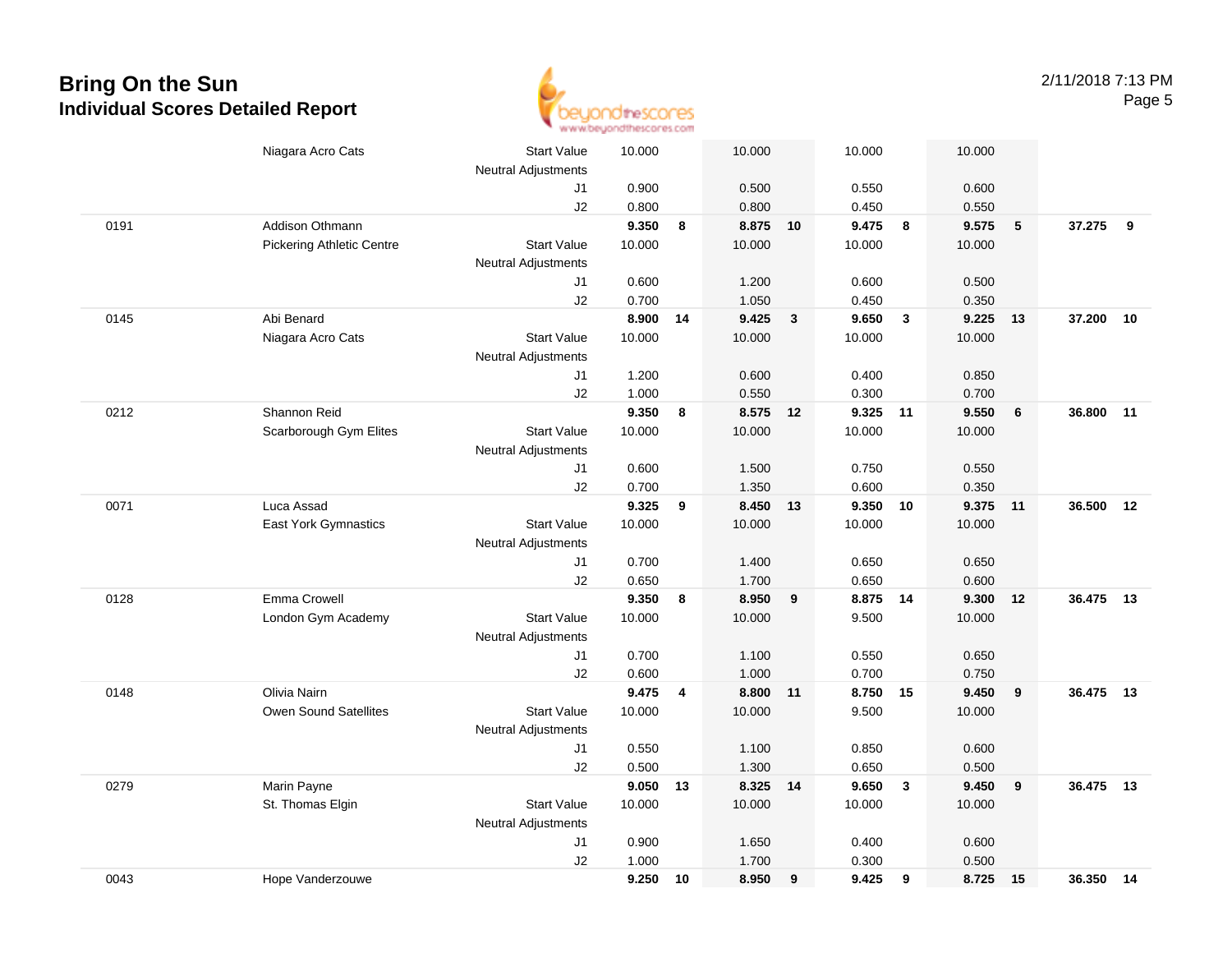

2/11/2018 7:13 PMPage 6

|      | <b>Burlington Gymnastics Club</b> | <b>Start Value</b><br><b>Neutral Adjustments</b> | 10.000   | 10.000   | 10.000 |    | 10.000 |    |        |     |
|------|-----------------------------------|--------------------------------------------------|----------|----------|--------|----|--------|----|--------|-----|
|      |                                   | J1                                               | 0.700    | 1.100    | 0.650  |    | 1.250  |    |        |     |
|      |                                   | J2                                               | 0.800    | 1.000    | 0.500  |    | 1.300  |    |        |     |
| 0104 | Jesse Botelho                     |                                                  | 8.900 14 | 6.600 15 | 8.400  | 16 | 7.950  | 16 | 31.850 | -15 |
|      | Greater Napanee GC                | <b>Start Value</b>                               | 10.000   | 9.500    | 10.000 |    | 10.000 |    |        |     |
|      |                                   | <b>Neutral Adjustments</b>                       |          |          |        |    |        |    |        |     |
|      |                                   | J1                                               | 1.100    | 2.900    | 1.700  |    | 2.100  |    |        |     |
|      |                                   | J2                                               | 1.100    | 2.900    | 1.500  |    | 2.000  |    |        |     |

#### **Gymnastics Ontario Level 7**

| ID   | <b>League ID</b> | <b>Name</b>                       |                            | <b>VT</b> | #              | <b>UB</b> | #                       | <b>BB</b> | #              | <b>FX</b> | #              | $AA$ # |                |
|------|------------------|-----------------------------------|----------------------------|-----------|----------------|-----------|-------------------------|-----------|----------------|-----------|----------------|--------|----------------|
| 0012 |                  | <b>Ryann Newton</b>               |                            | 9.275     | 3              | 9.300     | $\overline{2}$          | 9.450     | $\mathbf{1}$   | 9.525     | $\mathbf{2}$   | 37.550 | $\mathbf{1}$   |
|      |                  | <b>Aspire Gymnastics</b>          | <b>Start Value</b>         | 10.000    |                | 10.000    |                         | 10.000    |                | 10.000    |                |        |                |
|      |                  |                                   | <b>Neutral Adjustments</b> |           |                |           |                         |           |                |           |                |        |                |
|      |                  |                                   | J <sub>1</sub>             | 0.650     |                | 0.600     |                         | 0.650     |                | 0.450     |                |        |                |
|      |                  |                                   | J2                         | 0.800     |                | 0.800     |                         | 0.450     |                | 0.500     |                |        |                |
| 0125 |                  | Saige Sommerfreund                |                            | 9.350     | $\overline{2}$ | 9.100     | $\overline{\mathbf{3}}$ | 9.450     | $\overline{1}$ | 9.550     | $\mathbf{1}$   | 37.450 | $\overline{2}$ |
|      |                  | London Gym Academy                | <b>Start Value</b>         | 10.000    |                | 10.000    |                         | 10.000    |                | 10.000    |                |        |                |
|      |                  |                                   | <b>Neutral Adjustments</b> |           |                |           |                         |           |                |           |                |        |                |
|      |                  |                                   | J1                         | 0.600     |                | 0.900     |                         | 0.650     |                | 0.400     |                |        |                |
|      |                  |                                   | J2                         | 0.700     |                | 0.900     |                         | 0.450     |                | 0.500     |                |        |                |
| 0005 |                  | Anchan Zhou-Moore                 |                            | 9.150     | 5              | 9.500     | $\overline{\mathbf{1}}$ | 9.425     | $\overline{2}$ | 8.775     | $\overline{7}$ | 36.850 | 3              |
|      |                  | <b>ASF</b>                        | <b>Start Value</b>         | 10.000    |                | 10.000    |                         | 10.000    |                | 10.000    |                |        |                |
|      |                  |                                   | <b>Neutral Adjustments</b> |           |                |           |                         |           |                |           |                |        |                |
|      |                  |                                   | J <sub>1</sub>             | 0.900     |                | 0.450     |                         | 0.550     |                | 1.350     |                |        |                |
|      |                  |                                   | J2                         | 0.800     |                | 0.550     |                         | 0.600     |                | 1.100     |                |        |                |
| 0160 |                  | Zahara Edwards                    |                            | 9.375     | 1              | 8.450     | 6                       | 9.300     | $\mathbf{3}$   | 9.350     | 4              | 36.475 | 4              |
|      |                  | <b>Futures Gymnastics</b>         | <b>Start Value</b>         | 10.000    |                | 9.500     |                         | 10.000    |                | 10.000    |                |        |                |
|      |                  |                                   | <b>Neutral Adjustments</b> |           |                |           |                         |           |                |           |                |        |                |
|      |                  |                                   | J <sub>1</sub>             | 0.650     |                | 1.000     |                         | 0.800     |                | 0.650     |                |        |                |
|      |                  |                                   | J2                         | 0.600     |                | 1.100     |                         | 0.600     |                | 0.650     |                |        |                |
| 0044 |                  | Caitlyn Villa                     |                            | 9.050     | 6              | 8.375     | $\overline{7}$          | 9.450     | $\overline{1}$ | 9.375     | $\mathbf{3}$   | 36.250 | 5              |
|      |                  | <b>Burlington Gymnastics Club</b> | <b>Start Value</b>         | 10.000    |                | 10.000    |                         | 10.000    |                | 10.000    |                |        |                |
|      |                  |                                   | <b>Neutral Adjustments</b> |           |                |           |                         |           |                |           |                |        |                |
|      |                  |                                   | J <sub>1</sub>             | 0.900     |                | 1.700     |                         | 0.500     |                | 0.600     |                |        |                |
|      |                  |                                   | J2                         | 1.000     |                | 1.550     |                         | 0.600     |                | 0.650     |                |        |                |
| 0041 |                  | Deana Rosa                        |                            | 9.200     | 4              | 8.575     | $\overline{\mathbf{4}}$ | 8.375     | 5              | 9.300     | 5              | 35.450 | 6              |
|      |                  |                                   |                            |           |                |           |                         |           |                |           |                |        |                |

### **Level 7 Age 10 A**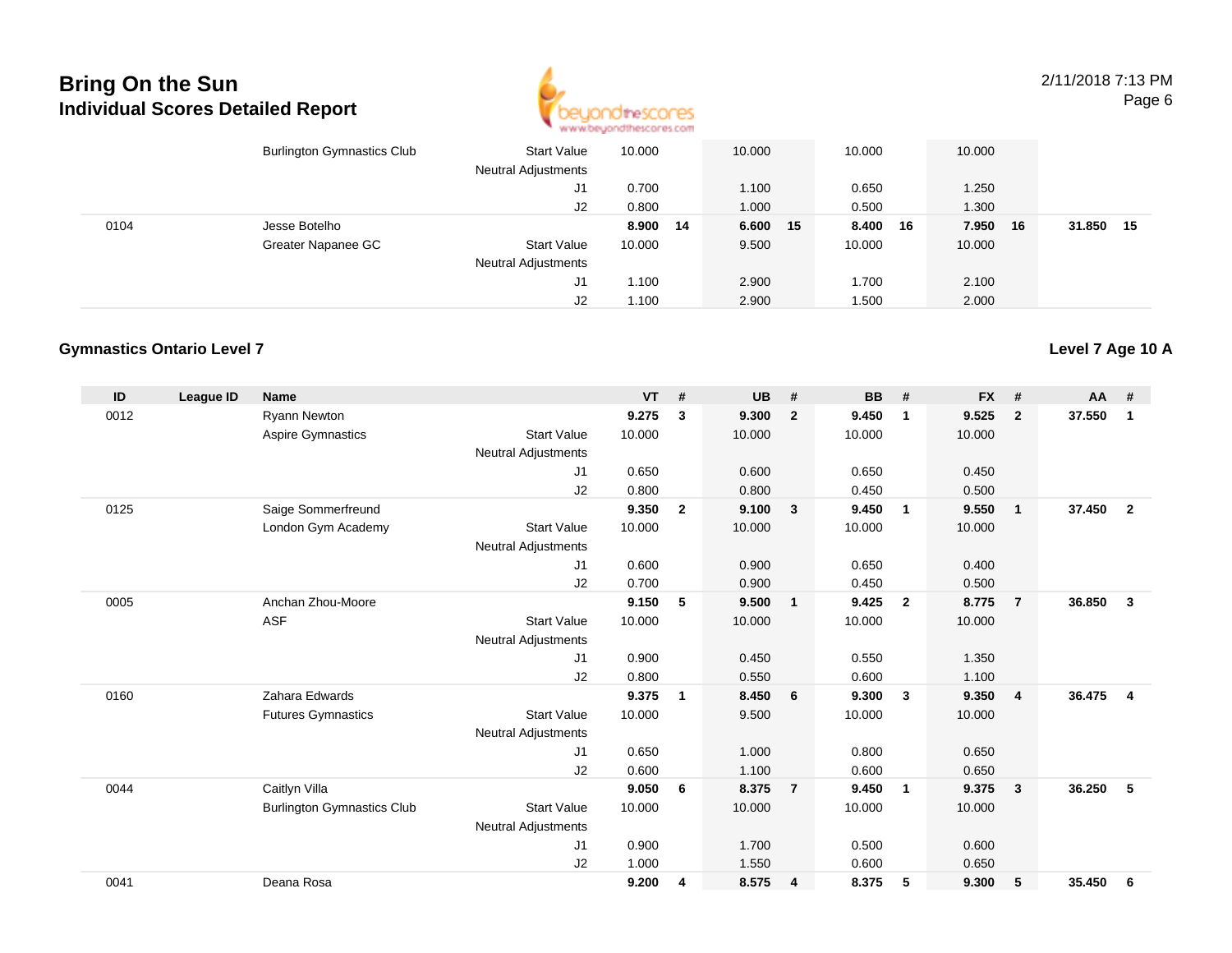

2/11/2018 7:13 PMPage 7

|      | <b>Burlington Gymnastics Club</b> | <b>Start Value</b><br><b>Neutral Adjustments</b> | 10.000 |   | 10.000  | 10.000 |     | 10.000 |     |        |  |
|------|-----------------------------------|--------------------------------------------------|--------|---|---------|--------|-----|--------|-----|--------|--|
|      |                                   | J1                                               | 0.800  |   | 1.400   | 1.600  |     | 0.700  |     |        |  |
|      |                                   | J2                                               | 0.800  |   | 1.450   | 1.650  |     | 0.700  |     |        |  |
| 0022 | Lauren Calbeck                    |                                                  | 9.050  | 6 | 8.500 5 | 8.575  | - 4 | 9.150  | - 6 | 35.275 |  |
|      | <b>Burlington Gymnastics Club</b> | <b>Start Value</b>                               | 10.000 |   | 10.000  | 10.000 |     | 10.000 |     |        |  |
|      |                                   | <b>Neutral Adjustments</b>                       |        |   |         |        |     |        |     |        |  |
|      |                                   | J1                                               | 0.900  |   | 1.400   | .500   |     | 0.800  |     |        |  |
|      |                                   | J2                                               | 1.000  |   | 1.600   | .350   |     | 0.900  |     |        |  |

#### **Gymnastics Ontario Level 7**

| ID   | League ID | <b>Name</b>                 |                            | <b>VT</b>    | #                        | <b>UB</b> | #                       | <b>BB</b> | #              | <b>FX</b>    | #                        | $AA$ # |                         |
|------|-----------|-----------------------------|----------------------------|--------------|--------------------------|-----------|-------------------------|-----------|----------------|--------------|--------------------------|--------|-------------------------|
| 0077 |           | Reese Wilson                |                            | 9.150        | 1                        | 8.700     | $\overline{2}$          | 9.125     | $\overline{1}$ | 9.275        | $\mathbf{1}$             | 36.250 | $\mathbf{1}$            |
|      |           | East York Gymnastics        | <b>Start Value</b>         | 10.000       |                          | 10.000    |                         | 10.000    |                | 10.000       |                          |        |                         |
|      |           |                             | <b>Neutral Adjustments</b> |              |                          |           |                         |           |                |              |                          |        |                         |
|      |           |                             | J1                         | 0.850        |                          | 1.350     |                         | 1.000     |                | 0.750        |                          |        |                         |
|      |           |                             | J2                         | 0.850        |                          | 1.250     |                         | 0.750     |                | 0.700        |                          |        |                         |
| 0076 |           | Giorgia Wilson              |                            | 9.100        | $\mathbf{2}$             | 8.625     | $\overline{\mathbf{3}}$ | 8.750     | - 3            | 9.050        | $\overline{2}$           | 35.525 | $\overline{\mathbf{2}}$ |
|      |           | East York Gymnastics        | <b>Start Value</b>         | 10.000       |                          | 10.000    |                         | 10.000    |                | 10.000       |                          |        |                         |
|      |           |                             | <b>Neutral Adjustments</b> |              |                          |           |                         |           |                |              |                          |        |                         |
|      |           |                             | J <sub>1</sub>             | 0.850        |                          | 1.400     |                         | 1.400     |                | 1.000        |                          |        |                         |
|      |           |                             | J2                         | 0.950        |                          | 1.350     |                         | 1.100     |                | 0.900        |                          |        |                         |
| 0078 |           | Jasmyn Clarke               |                            | 9.075        | $\mathbf{3}$             | 8.700     | $\overline{\mathbf{2}}$ | 8.925     | $\overline{2}$ | 8.700        | 3                        | 35.400 | $\mathbf{3}$            |
|      |           | East York Gymnastics        | <b>Start Value</b>         | 10.000       |                          | 10.000    |                         | 10.000    |                | 10.000       |                          |        |                         |
|      |           |                             | <b>Neutral Adjustments</b> |              |                          |           |                         |           |                |              |                          |        |                         |
|      |           |                             | J <sub>1</sub>             | 0.850        |                          | 1.200     |                         | 1.200     |                | 1.200        |                          |        |                         |
|      |           |                             | J2                         | 1.000        |                          | 1.400     |                         | 0.950     |                | 1.400        |                          |        |                         |
| 0075 |           | <b>Tess Toffoletto</b>      |                            | 8.775        | $\overline{4}$           | 8.800     | $\overline{1}$          | 8.750     | $\mathbf{3}$   | 9.050        | $\overline{2}$           | 35.375 | $\overline{4}$          |
|      |           | <b>East York Gymnastics</b> | <b>Start Value</b>         | 10.000       |                          | 10.000    |                         | 10.000    |                | 10.000       |                          |        |                         |
|      |           |                             | <b>Neutral Adjustments</b> |              |                          |           |                         |           |                |              |                          |        |                         |
|      |           |                             | J1                         | 1.250        |                          | 1.200     |                         | 1.300     |                | 0.950        |                          |        |                         |
|      |           |                             | J2                         | 1.200        |                          | 1.200     |                         | 1.200     |                | 0.950        |                          |        |                         |
| 0074 |           | Izabella Lee                |                            | <b>X.XXX</b> | $\overline{\phantom{a}}$ | 8.550     | $\overline{4}$          | 7.800     | $\overline{4}$ | <b>X.XXX</b> | $\overline{\phantom{a}}$ | 16.350 | 5                       |
|      |           | <b>East York Gymnastics</b> | <b>Start Value</b>         |              |                          | 10.000    |                         | 9.500     |                |              |                          |        |                         |
|      |           |                             | <b>Neutral Adjustments</b> |              |                          |           |                         |           |                |              |                          |        |                         |
|      |           |                             | J1                         |              |                          | 1.500     |                         | 1.700     |                |              |                          |        |                         |
|      |           |                             | J2                         |              |                          | 1.400     |                         | 1.700     |                |              |                          |        |                         |

**Level 7 Age 10 B**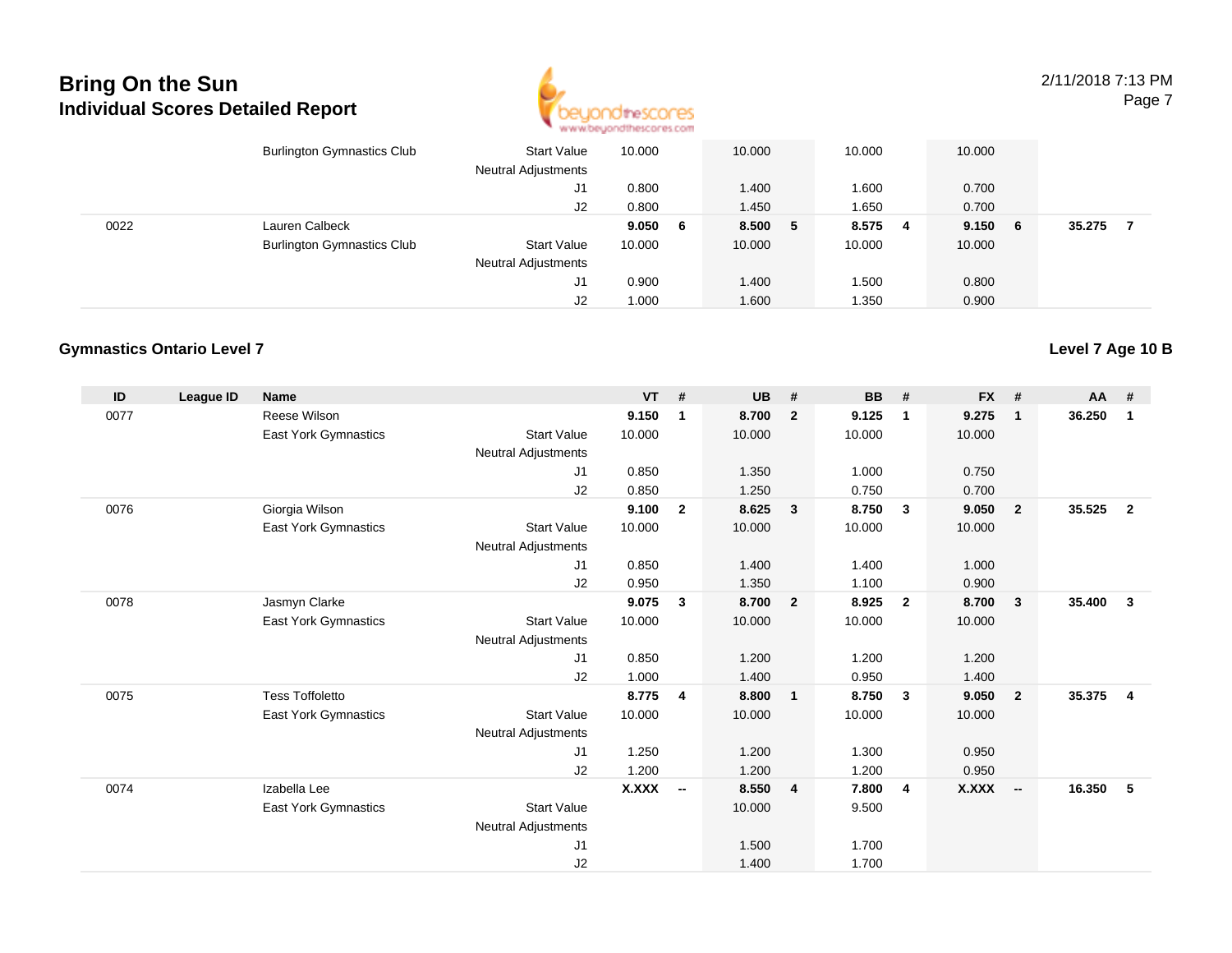

#### **Gymnastics Ontario Level 7**

#### **ID League ID Name VT # UB # BB # FX # AA #** 0046 Sammy Yasher **9.200 <sup>5</sup> 9.450 <sup>1</sup> 9.500 <sup>3</sup> 9.625 <sup>2</sup> 37.775 <sup>1</sup>** Burlington Gymnastics Clubb 3tart Value 10.000 10.000 10.000 10.000 10.000 Neutral Adjustments J1 0.850 0.500 0.500 0.400 J2 0.750 0.600 0.500 0.350 0222 Liberty McCurdy **9.050 <sup>8</sup> 9.300 <sup>3</sup> 9.600 <sup>2</sup> 9.700 <sup>1</sup> 37.650 <sup>2</sup>** St. Thomas Elgin Start Value 10.000 10.000 10.000 10.000 Neutral Adjustments J1 0.850 0.700 0.450 0.300 J2 1.050 0.700 0.350 0.300 0275 Kealey Reardon **9.400 <sup>1</sup> 9.325 <sup>2</sup> 9.450 <sup>4</sup> 9.475 <sup>4</sup> 37.650 <sup>2</sup>** Gymnastics Mississauga Start Value 10.000 10.000 10.000 10.000 Neutral Adjustments J1 0.650 0.750 0.600 0.600 J2 0.550 0.600 0.500 0.450 0180 Myckaela Rosales **9.275 <sup>3</sup> 9.025 <sup>4</sup> 9.300 <sup>6</sup> 9.500 <sup>3</sup> 37.100 <sup>3</sup>** Futures Gymnastics Start Valuee 10.000 10.000 10.000 10.000 Neutral Adjustments J1 0.700 1.000 0.600 0.450 J2 0.750 0.950 0.800 0.550 0256 Marya Melhem **9.150 <sup>7</sup> 8.425 <sup>8</sup> 9.725 <sup>1</sup> 9.475 <sup>4</sup> 36.775 <sup>4</sup>** Tristar Gymnastics Clubb 3tart Value 10.000 10.000 10.000 10.000 10.000 Neutral Adjustments J1 0.850 1.600 0.300 0.500 J2 0.850 1.550 0.250 0.550 0291 Bridget McCulligh **9.350 <sup>2</sup> 8.500 <sup>7</sup> 9.425 <sup>5</sup> 9.475 <sup>4</sup> 36.750 <sup>5</sup>** Niagara Falls Lightning Start Value 10.000 10.000 10.000 10.000 Neutral Adjustments J1 0.600 1.600 0.600 0.600 J2 0.700 1.400 0.550 0.450 0037 Ava Frank **9.250 <sup>4</sup> 8.800 <sup>5</sup> 8.875 <sup>7</sup> 9.350 <sup>5</sup> 36.275 <sup>6</sup>** Burlington Gymnastics Clubb 3tart Value 10.000 10.000 10.000 10.000 10.000 Neutral Adjustments J1 0.800 1.100 1.200 0.700 J20.700 1.300 1.050 0.600

### **Level 7 Age 11**